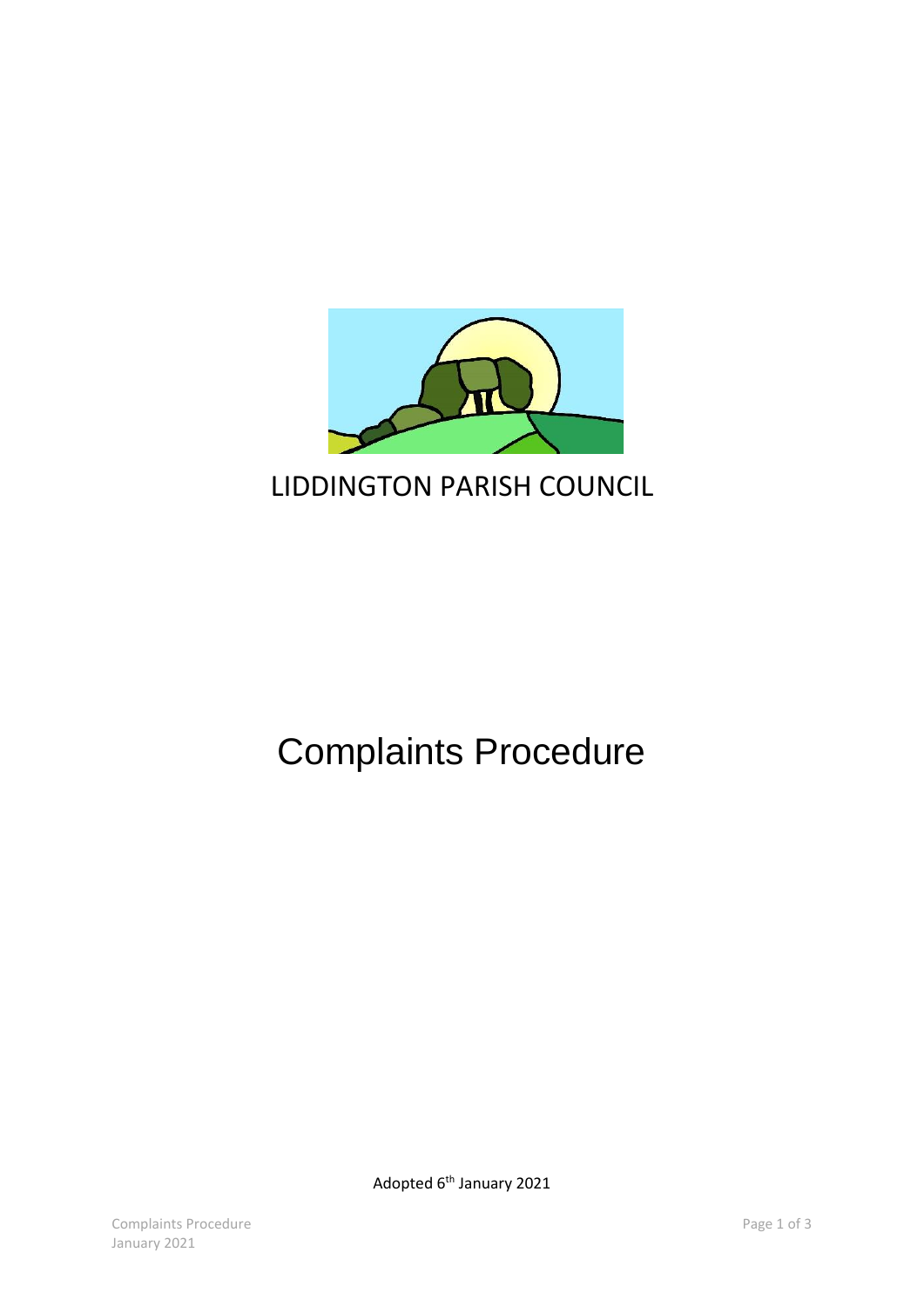- 1. Liddington Parish Council is committed to providing a quality service for the benefit of the people who live or work in its area or are visitors to the locality. If you are dissatisfied with the standard of service you have received from this council or are unhappy about an action or lack of action by this council, this Complaints Procedure sets out how you may complain to the council and how they will try to resolve your complaint.
- 2. This Complaints Procedure applies to complaints about council administration and procedures and may include complaints about how council employees have dealt with your concerns.
- 3. This Complaints Procedure does not apply to:
	- a) complaints by one council employee against another council employee, or between a council employee and the council as employer. These matters are dealt with under the council's disciplinary and grievance procedures.
	- b) complaints against councillors. These matters are covered by the Code of Conduct for Members adopted by the Council on 1 July 2012. Further information on the process of dealing with complaints against councillors may be obtained from the Monitoring Officer of Swindon Borough Council.
- 4. The appropriate time for influencing Council decision-making is by raising your concerns before the Council debates and votes on a matter. You may do this by writing to the Council in advance of the meeting at which the item is to be discussed or raise your concerns in the public participation section of Council meetings. If you are unhappy with a Council decision, you may raise your concerns with the Council, but Standing Orders prevent the Council from reviewing decisions for six months from the date of the meeting, unless there are exceptional grounds to consider this necessary and the special process set out in the Standing Orders is followed.
- 5. You may make your complaint about the council's procedures or administration to the Clerk. You may do this by emailing the Clerk or by phone, the email address and telephone number are set out below.
- 6. If you do not wish to report your complaint to the Clerk, you may make your complaint directly to the Chair of the Council. The contact details for the Chair are available on the Parish Council's noticeboards and website.
- 7. Wherever possible, the Clerk or the Chair of the Council will try to resolve your complaint immediately.
- 8. If this is not possible, you will be asked to put your complaint in writing by email or letter.
- 9. The Clerk or Chair of the Council will investigate each complaint, obtaining further information as necessary from you and/or from staff or members of the Council.